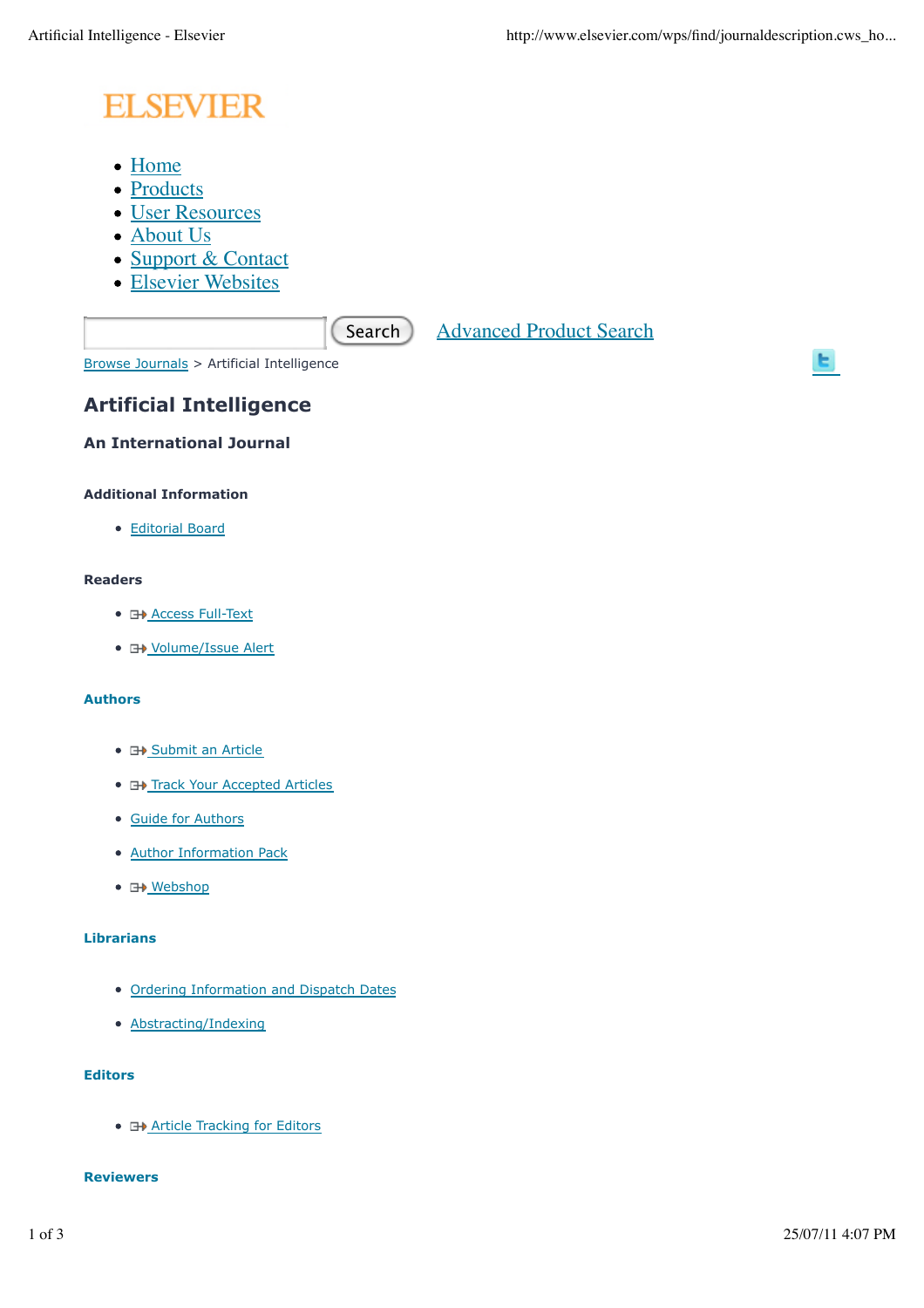- Reviewer Guidelines
- **E**Log in as Reviewer

#### **Advertisers/Sponsors**

• **E+>** Advertisers Media Information

#### **Societies**



**ISSN:** 0004-3702 **Imprint:** ELSEVIER Actions

- Submit Article
- Order Journal
- Recommend to Friend
- Bookmark this Page
- Subscribe to RSS feed  $\bullet$

Facts & Figures **Impact Factor:** 2.511 **5-Year Impact Factor:** 3.106 **Issues per year:** 18

Artificial Intelligence, which commenced publication in 1970, is now the generally accepted premier international forum for the publication of results of current research in this field. The journal welcomes foundational and applied papers describing mature work involving computational accounts of aspects of intelligence. Specifically, it ... click here for full Aims & Scope

#### **Editors-in-Chief:**

A.G. Cohn R. Dechter



- Articles
- **Issues**

Recent | Top 10 Cited | **Most Downloaded**

Extracted from